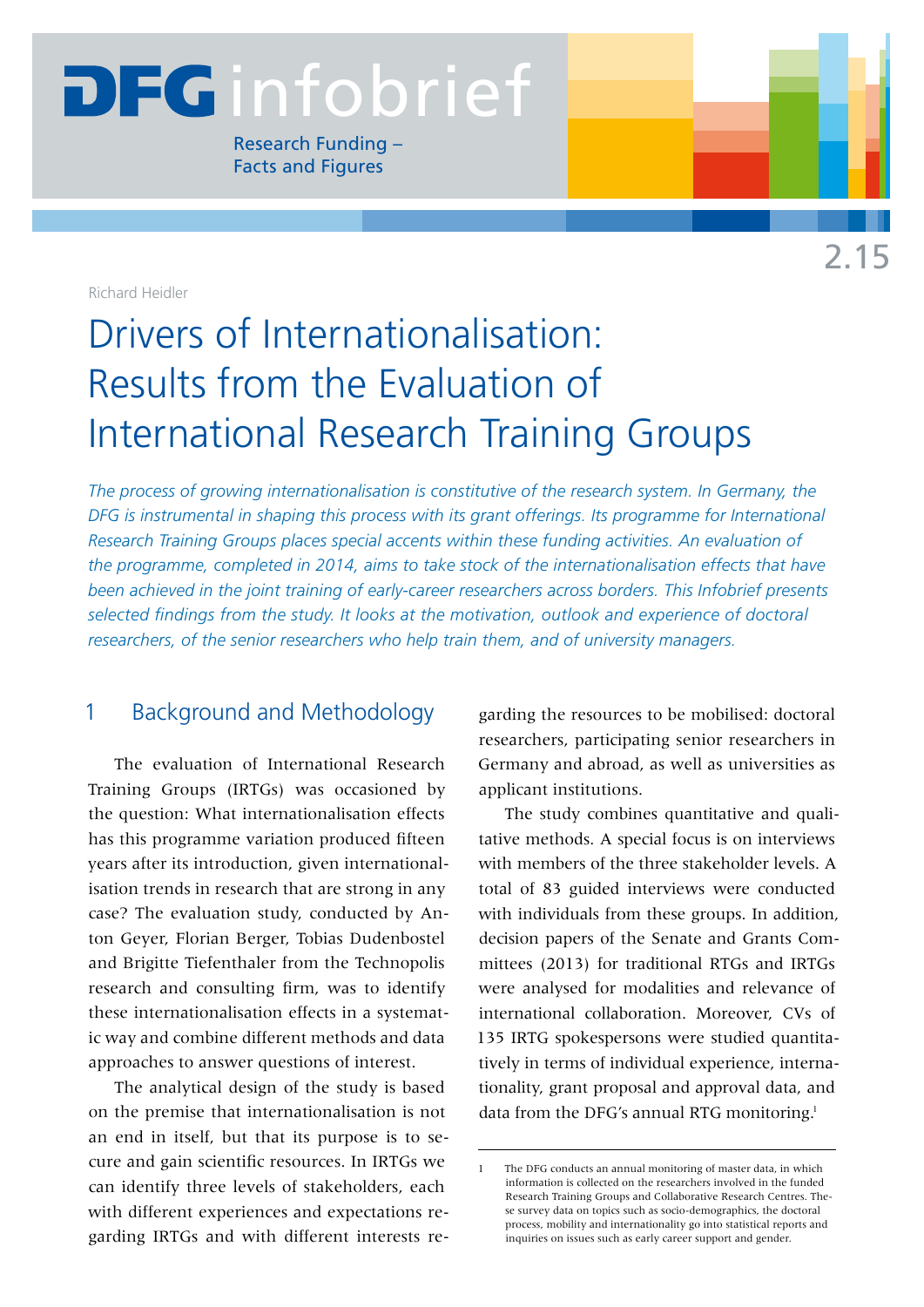#### **Research Training Groups**

The funding programme for Research Training Groups (RTGs) was first established in 1990. It aims to strengthen the position of doctoral researchers and the quality of their training through structured training groups, and to enable them to conduct independent research early on (DFG 2010). Research Training Groups have continually evolved. Today they are institutions, run by universities for a duration of up to nine years, that combine a thematically focused research programme with a structured qualification strategy.

#### **International Research Training Groups**

International Research Training Groups (IRTGs) are a programme variation of Research Training Groups in which an RTG's research and training programme run jointly with a partner group abroad. This variation was introduced in 1997 as European Research Training Groups. Beginning in 2001 it was opened up to include collaborations with non-European partners and renamed International Research Training Groups. It involves systematic, close cooperation with a foreign research institution and mutual research visits by doctoral researchers lasting several months each. The foreign partners in IRTGs must provide complementary financing. Of the total of 253 Research Training Groups funded in 2013, 57 were International Research Training Groups.

Furthermore, exemplary bibliometric analyses were conducted on 13 IRTGs and 14 RTGs in the areas of biology and chemistry. These research areas are easy to investigate in terms of their publication practices; they are also disciplines with a strong international orientation in any case. Publication data for 452 senior researchers and 1,063 doctoral researchers in RTGs were compared statistically.

The following begins with a presentation of key figures of the programme. The subsequent sections describe the different perspectives and internationalisation effects for the three main groups involved. Finally, the effects are summarised and evaluated.

# 2 Funding Data for IRTGs and RTGs in Comparison

The following numbers show how the utilisation of the IRTG programme variation has developed in recent years, which countries are involved, and how approval rates and grant amounts differ between IRTGs and RTGs. From the introduction of the variation until the end of the reporting period, the DFG approved funding for a total of 101 IRTGs. The share of funded IRTGs grew continuously until 2009 and has since levelled off at about one-fifth of all RTGs (Figure 1).

When we compare the distribution of subject areas in traditional RTGs versus IRTGs, distinct differences emerge between scientific disciplines in terms of the utilisation of the programme variations (Figure 2). In the years 2007 to 2013, of 112 approved full proposals for traditional RTGs, 37 percent were in the humanities and social sciences, 21 percent in the life sciences, 24 percent in the natural sciences, and 18 percent in the engineering sciences. Of the 37 full proposals for IRTGs that were approved in those years, 43 percent were in the life sciences. The natural sciences were represented in 10 of the 37 approved IRTGs; 9 were in the humanities and social sciences, and only two in the engineering sciences. IRTGs seem to be especially attractive to the life sciences, whereas RTGs are dominated by the humanities.

A comparative look at approval rates, i.e. the proportion of approved versus all reviewed establishment proposals, shows that IRTGs at 53 percent have a slightly higher chance getting funded ( $RTGs = 45$  percent). For renewal proposals, however, approval chances are somewhat lower at 71 percent (compared to 81 percent for RTGs). Over the last five years, IRTGs received on average 764,000 euros from the DFG per re-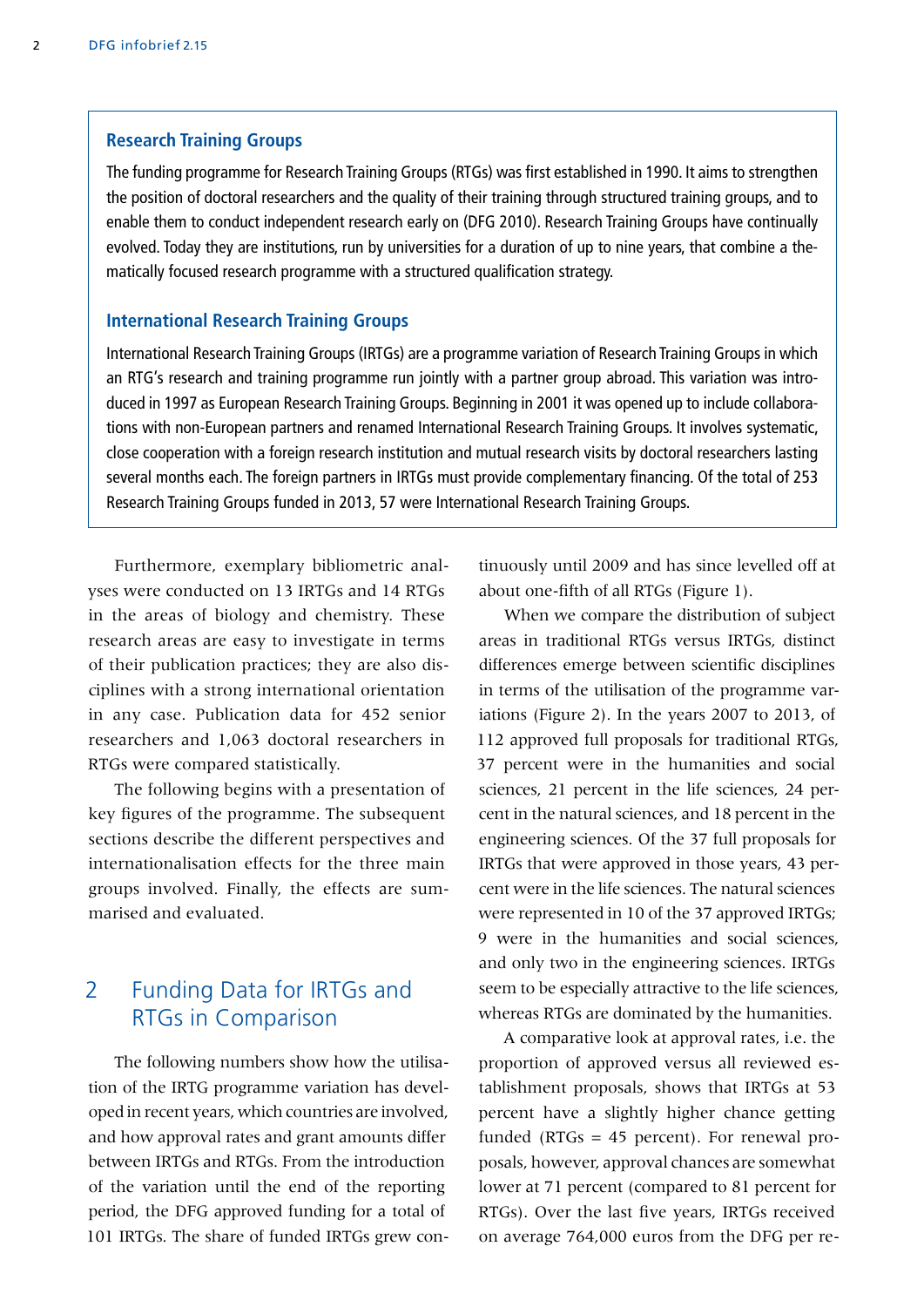

**Figure 1: Number of currently funded Research Training Groups as of 1 November of each year**

porting year, only slightly more than traditional RTGs with an average of 751,000 euros.

To date, partner institutions in 30 countries, including 17 European and 13 non-European countries, have participated in IRTGs. Within Europe, the most IRTGs were run in partnerships with institutions in the neighbouring countries of the Netherlands (15), France (13) and Switzerland (7). Outside Europe, the United States (13), China (7) and Canada (7) have been the most important partner countries in the programme. In some of these countries there are partner organisations with which the DFG has entered into agreements to jointly fund IRTGs.

While the share of foreign doctoral researchers varies by scientific discipline, it is greater in IRTGs than in traditional RTGs across disciplines (Figure 3). The difference is particularly stark in the humanities and social sciences. Among postdoctoral researchers, the proportion of foreigners is even more pronounced, with 52 percent in IRTGs compared to 34 percent in RTGs. That IRTGs appeal to a more internationally oriented group of early-career researchers than traditional RTGs is also borne out by the interviews.

Overall, comparison of the indicators shows that the initially rising demand for the programme during the first years has levelled out



**Figure 2: Number of approved full proposals by scientific discipline and programme variation, decision years 2007 – 2013**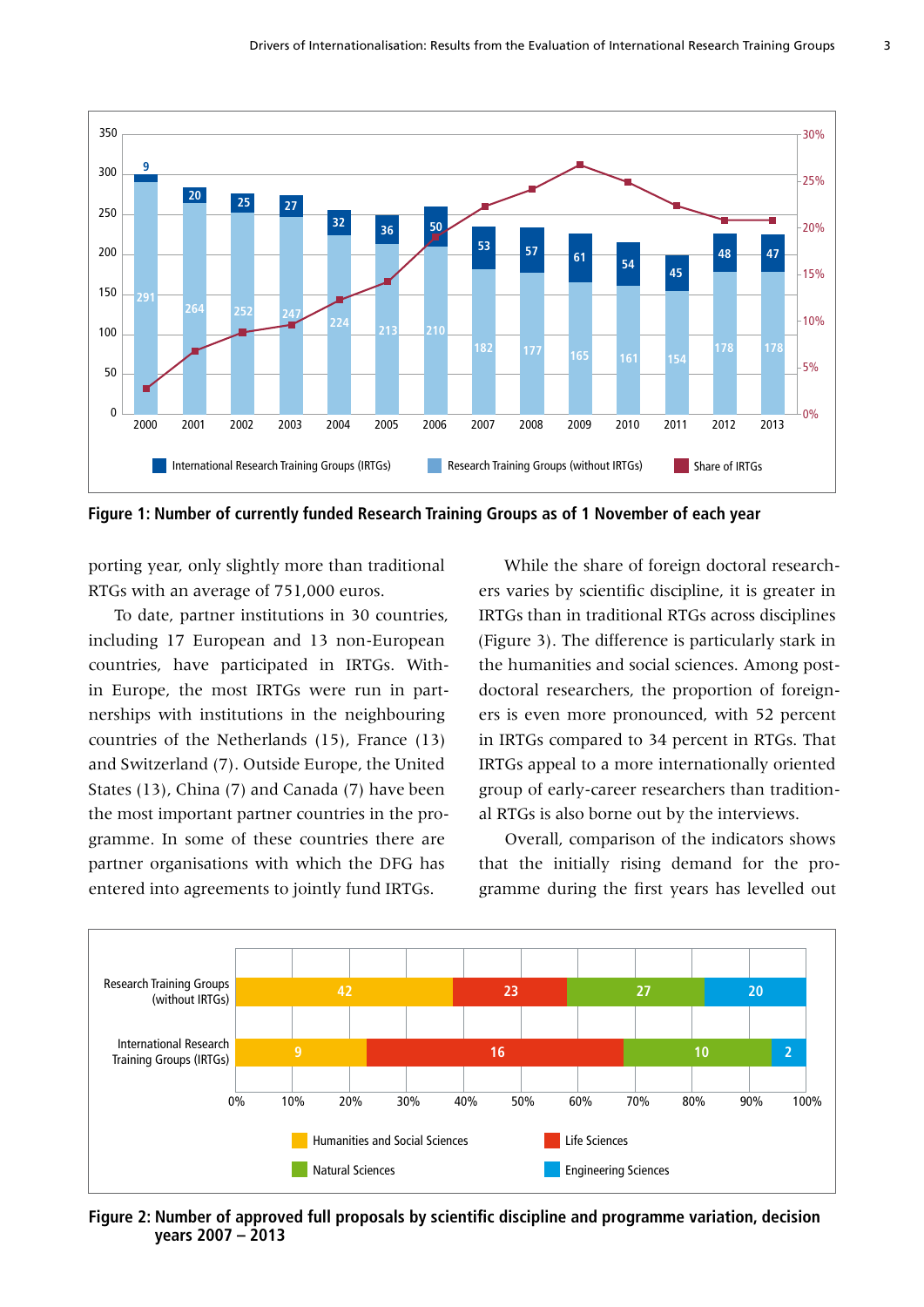

**Figure 3: Percentage of foreign doctoral researchers by programme variation and scientific discipline**

for some years now. Remarkable are significant differences in the distribution of this type of programme across scientific disciplines. The differences between funding rates, however, turn out to be small. European and long-distance collaborations are roughly in balance. Within a large number of partner countries, there is a concentration on some particularly active partners, both outside and within Europe. Doctoral and postdoctoral researchers are more international in IRTGs than in RTGs across all disciplines.

## 3 Doctoral Researchers

The main target group of IRTGs consists, first and foremost, of doctoral researchers who are to be guided toward independent research, an international orientation, and ultimately a doctorate. What motivates them to train in an IRTG?

The primary reason is their scholarly and scientific interest in a particular thesis topic. They also appreciate the structured form of the doctoral programme, with close links to other trainees that sometimes outlast the doctoral phase. In addition, however, the specifics of the IRTG programme provide a special incentive. Going abroad is seen as an opportunity for personal

and academic development. This is also confirmed in retrospect by postdoctoral researchers who obtained their doctorate in an IRTG and who see their participation in the group as instrumental to their career progression.

The duration of the stay abroad varies and depends primarily on its usefulness to the thesis project. Data from the monitoring the DFG Research Training Groups Programme show that during the reporting year 2012, more than 40 percent of doctoral researchers in IRTGs completed a research stay abroad (Figure 4). In traditional RTGs, conversely, only 22 percent did so. It should be noted that a stay at the foreign partner institution is not mandatory in IRTGs. Rather, the destination can be chosen flexibly according to the needs of the doctoral research project. The period abroad is used to focus problems, methodologies and investigative approaches. Doctoral researchers do not believe that the stay prolongs the overall training period.

Bibliometrics deals with the quantitative analysis of publications. The bibliometric analysis in the study presented here focuses on collaboratively produced publications and is limited to the areas of chemistry and biology. No conclusions can therefore be drawn regarding its applicability to other research areas. Fur-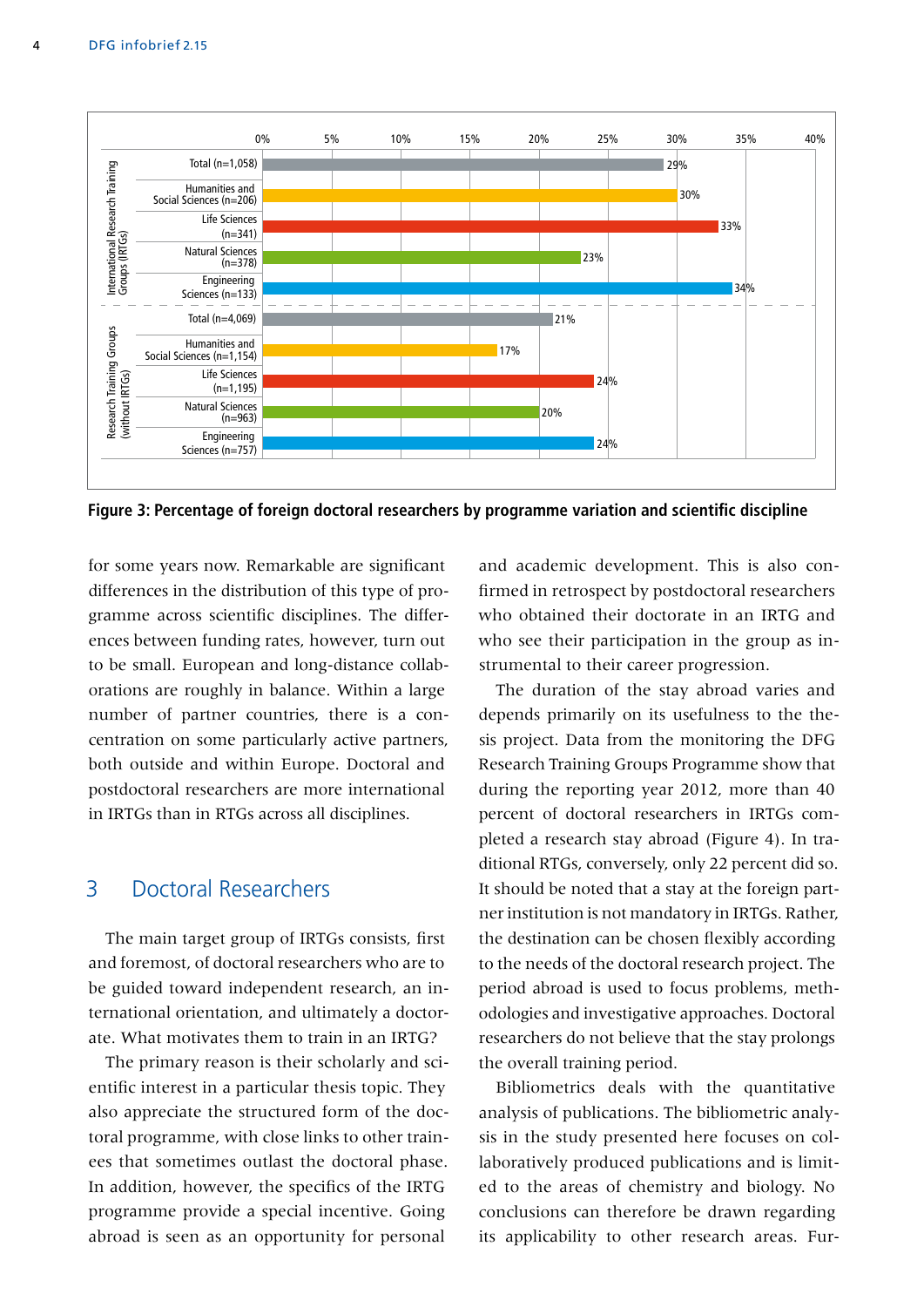

**Figure 4: Duration of stays abroad by doctoral researchers in reporting year 2012** 

thermore, the bibliometric analysis covers only collaborations that culminate in a formal document, i.e. a publication. Informal collaborations and diverse interchanges, as they always occur in research projects, are therefore not included.

Of all publications released by doctoral researchers during the training period, the percentages that credit a co-author from the partner institution vary widely and are overall relatively low (Figure 5). A demonstrable personal benefit for doctoral researchers in the analysed IRTGs is a permanent collaborative and international orientation. For IRTGs the share of joint co-publications with other doctoral researchers merely decreases from 32 percent to 23 percent in the following period, whereas is drops from 28 percent to 13 percent for RTGs. The data also suggest that IRTG alumni are slightly more likely to do additional academic work abroad (e.g. as postdoctoral researchers). After the training period, they certainly publish more often than their RTG counterparts as members of a foreign research institution (28 percent versus 22 percent publications with foreign affiliation). It



**Figure 5: Number of publications by doctoral researchers released during their IRTG membership jointly with members of foreign partner institutions, as well as number of their other publications in this period**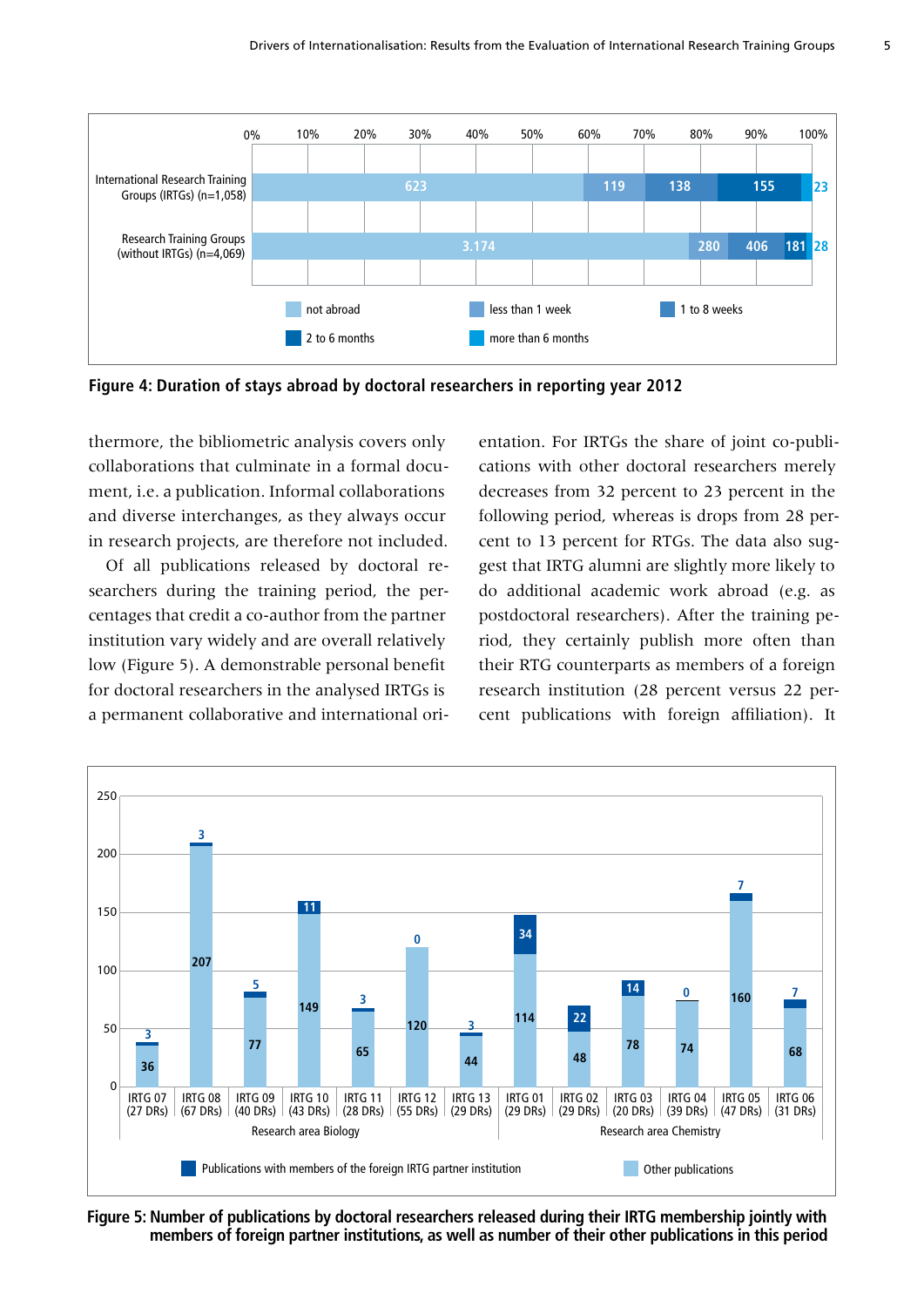should be noted, however, that the effects of a stay abroad, such as learning a research method, are not necessarily reflected in a co-publication with the partner institution. In addition, there are other reasons, such as qualification requirements, why a doctoral researcher may be credited as the sole or first author even in publications that were produced in a joint research context.

Thus doctoral researchers in IRTGs demonstrate a strong international interest even before their involvement in the IRTG. They regard working on their thesis topic in an international context as an added value that helps them to hone investigative methods and approaches, and to establish an international and collaborative orientation for the long term.

#### 4 Participating Senior Researchers

This section looks at the question: What benefits and resources do the senior researchers who supervise the doctoral researchers expect to gain from IRTGs? They consider IRTGs primarily as an instrument of research funding. But apart from value added by (international) scientific cooperation, they also appreciate the visibility and reputation associated with an IRTG, which facilitates the

initiation of subsequent international collaborations, among other things. In addition, submitting an IRTG proposal is considered to be only slightly more involved than submitting an RTG proposal.

Occasionally, strategic considerations play a role in the choice of partner organisation. Predominantly, however, respondents say that partners are chosen for complementarity of research and reciprocal access to expertise, resources and methods. The exchange of doctoral researchers then mutually fertilises the scientific work. An analysis of the biographies of the spokespersons shows that the majority of them already had an international connection before proposing the IRTG. The most frequent reason for this is a history of research done abroad, rather than a family or biographical background in the partner country. Some of the spokespersons had already worked in the partner country or at the partner institution. But the crucial factor in most cases (59 percent) is international experience in the form of an extended stay abroad, although not necessarily at the partner institution or in the partner country (Figure 6). This pattern is most visible in the natural and life sciences, less so in the humanities and social sciences.

The survey of participating senior researchers at international partner institutions shows that



**Figure 6: Percentage of spokespersons with international experience and other connections to the partner country among 135 spokespersons of IRTG establishment and renewal proposals for grant years 1998 to 2013, by scientific discipline**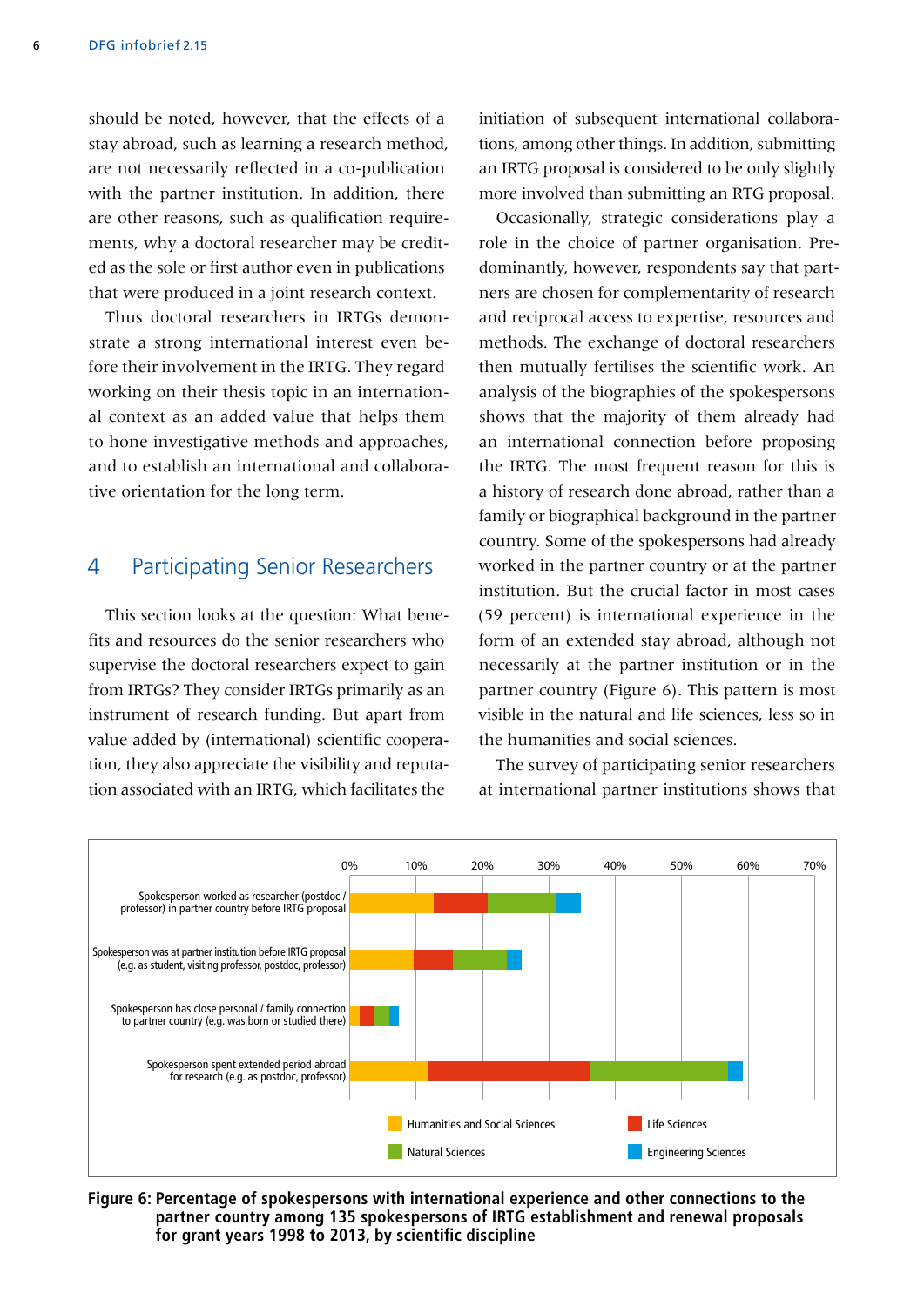contacts and working relationships to a core team or to the spokesperson at the German institution were typically already in place at proposal time. Some of the foreign partners had already been to Germany as visiting researchers or Humboldt fellows. Other contacts were mediated by third parties or the DFG offices abroad. Need for advice arises especially as a result of the requirement of complementary financing by the foreign partner, which is not always easy to obtain due to different funding systems.

To what extent does cooperation at the senior researcher level result in joint publications with international partners? As with doctoral researchers, bibliometric analysis reveals that the percentage of co-publications by senior researchers with partner institutions is rather low as a share of the total number of their publications. In addition, the spokespersons are disproportionately more likely to be involved in such co-publications than other participating senior researchers. However, bibliometric analysis does suggest that IRTGs are characterised by more intense collaboration at the local level. At least in biology, the percentage of publications produced

by two or more IRTG senior researchers, as a share of the total publication output by these researchers, is higher than in the traditional RTGs (38 percent versus 25 percent for the duration of the group). To a lesser extent this difference is also visible in chemistry (Figure 7).

International partnerships do not always outlast the duration of the group. Collaborations may change their research focus and character, and/or continue under different funding programmes. Again, it should be noted that the scientific benefits for participating researchers may not always be reflected in joint co-publications. The vast majority of partners, both in Germany and abroad, report that the collaboration has been scientifically and personally profitable, and that it has enhanced international visibility.

Overall, the analysis of this stakeholder level shows that senior researchers perceive the IRTG primarily as a research funding programme and appreciate the international visibility associated with it. It plays to their international orientation and enables them to pursue research topics in a focused and collaborative way.



**Figure 7: Percentage of joint publications by senior researchers in RTGs and IRTGs as a share of all publications by participating senior researchers, by research area, programme variation and publication period**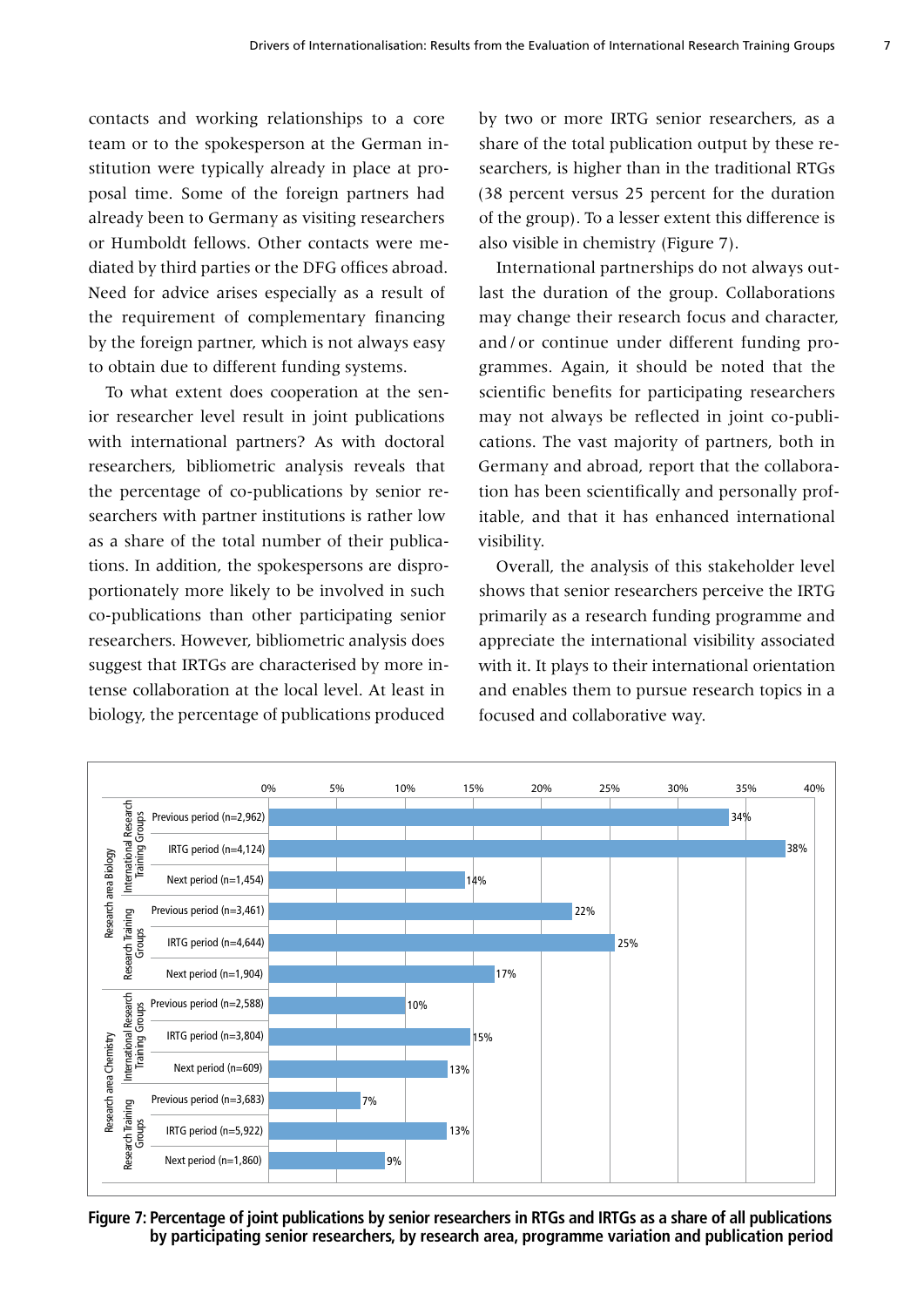# 5 Applicant Universities

What is the function of IRTGs for universities, and how do universities perceive them? Are internationalisation effects apparent? Interviews with representatives of universities' executive boards make clear that, at this level, IRTGs are understood primarily as an instrument of structural development and of funding for excellent research. Accordingly, all five universities whose executive boards were interviewed categorise IRTGs under "research" rather than "early career support" or "internationalisation". Nevertheless, IRTGs are also seen as projects that can be leveraged to strategically drive the internationalisation of the university. In particular, they are used to provide young researchers and postdocs with international experience early on.

From the university managers' point of view, IRTGs have helped to establish visiting researcher exchanges, summer schools and bilateral research projects as instruments of international research cooperation, increasingly making them the subject of cooperation agreements with foreign partner institutions. The utilisation and anchoring of such cooperative actions is not exclusively the domain of IRTGs: Analysis of decision papers for establishment and renewal proposals shows that even traditional RTGs increasingly implement some of these elements and generally place great importance on the international integration of their doctoral students. That said, international visibility is particularly associated with the IRTG "brand". According to the polled university managers, an IRTG is seen as a quality proof of the ability to cooperate internationally and can be leveraged to initiate further international collaborations.

A look at the distribution of funded IRTGs across applicant universities during the reporting period from 1998 to 2013 reveals that smaller universities were often able to raise much higher funding amounts than would be expected based on the total sum of all DFG grants. Examples include the universities of Saarbrücken, Bielefeld and Kaiserslautern. Conversely, some universities

otherwise highly funded by the DFG are underrepresented in the IRTG programme. Especially at smaller universities, IRTGs seem to be strategically useful and attractive for the development of international visibility and of research structures this side of Collaborative Research Centres (CRCs) and other large-scope funding formats. In part, the programme is perceived as a leaner alternative to CRCs with the ability to create synergies even when personnel capacities at the site are insufficient for the larger network of a CRC. These analyses indicate that IRTGs build structure and can support an internationalisation strategy, even and especially at smaller universities.

### 6 Summary and Outlook

The evaluation study examined objectives and effects of the IRTG programme variation using extensive empirical analysis. Only some of the results could be summarised in this Infobrief. The study suggests that IRTGs make a specific contribution to the internationalisation of early career support and of the academic system as a whole. All three stakeholder levels – doctoral researchers, senior researchers and applicant universities – experience positive effects. Doctoral researchers – the key target group of the

programme – benefit in two ways from their IRTG involvement: On the one hand, they can take advantage of the usual characteristics of a structured doctoral programme (e.g. supervision and additional training options); on the other hand, they also benefit scientifically and personally from the opportunities provided by bilateral cooperation, especially in the form of extended research visits to the partner institution. Such research visits also do not appear to prolong the time-to-degree. Thus the value added by international collaboration is apparently obtained without exacting a higher "cost" from doctoral researchers.

Participating senior researchers want to leverage collaboration especially in order to tap additional scientific resources for their work. Accordingly, they view the IRTG format primarily